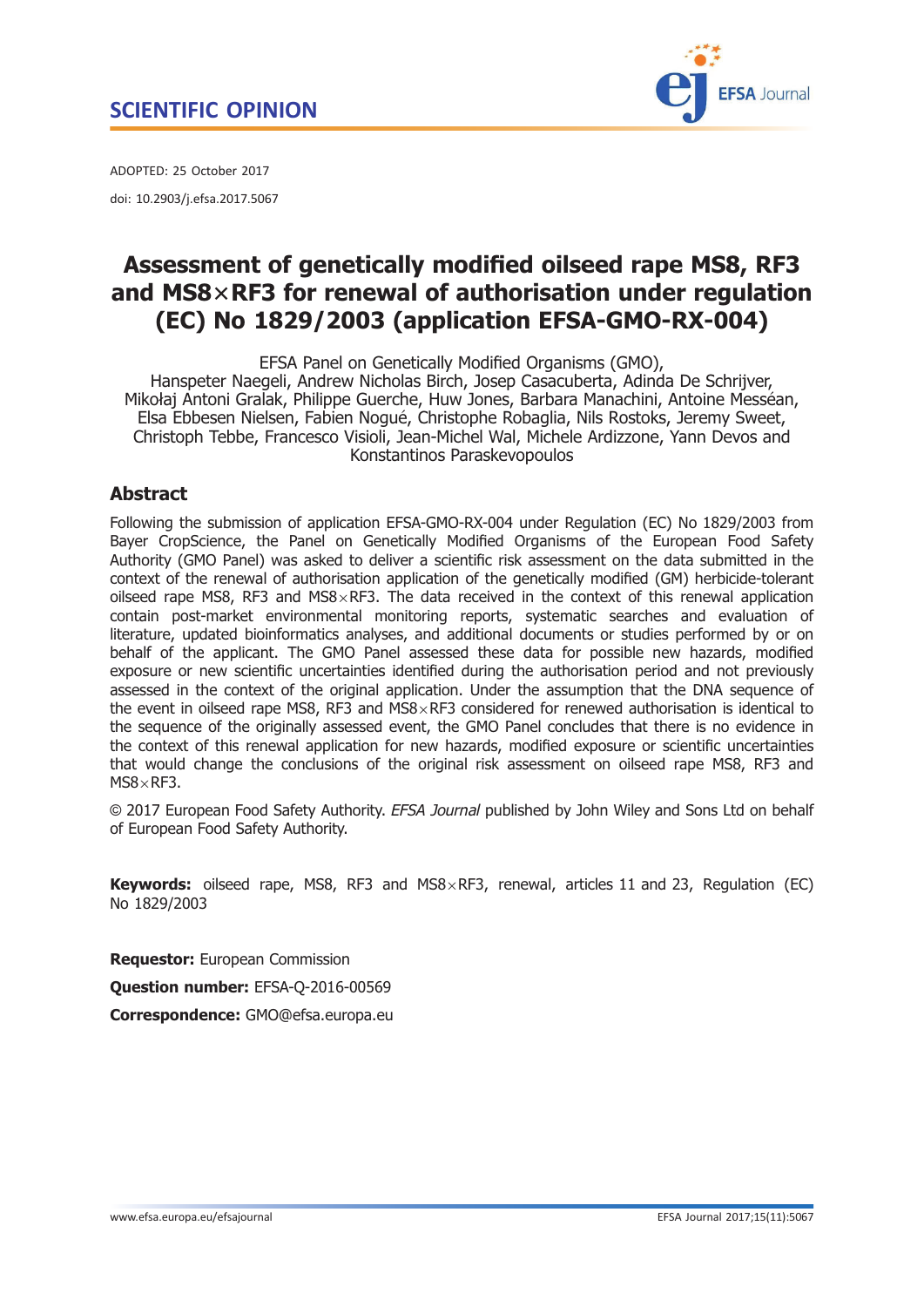

Panel members: Andrew Nicholas Birch, Josep Casacuberta, Adinda De Schrijver, Mikołaj Antoni Gralak, Philippe Guerche, Huw Jones, Barbara Manachini, Antoine Messéan, Hanspeter Naegeli, Elsa Ebbesen Nielsen, Fabien Nogue, Christophe Robaglia, Nils Rostoks, Jeremy Sweet, Christoph Tebbe, Francesco Visioli and Jean-Michel Wal.

Acknowledgements: The Panel wishes to thank the members of its standing Working Groups on Molecular Characterisation, Food/Feed and Environmental Risk Assessment for the preparatory work on this scientific opinion.

Suggested citation: EFSA GMO Panel (EFSA Panel on genetically modified organisms), Naegeli H, Birch AN, Casacuberta J, De Schrijver A, Gralak MA, Guerche P, Jones H, Manachini B, Messéan A, Nielsen EE, Nogue F, Robaglia C, Rostoks N, Sweet J, Tebbe C, Visioli F, Wal J-M, Ardizzone M, Devos Y and Paraskevopoulos K, 2017. Scientific opinion on the assessment of genetically modified oilseed rape MS8, RF3 and MS8 $\times$ RF3 for renewal of authorisation under regulation (EC) No 1829/2003 (application EFSA-GMO-RX-004). EFSA Journal 2017;15(11):5067, 12 pp. <https://doi.org/10.2903/j.efsa.2017.5067>

#### ISSN: 1831-4732

© 2017 European Food Safety Authority. EFSA Journal published by John Wiley and Sons Ltd on behalf of European Food Safety Authority.

This is an open access article under the terms of the [Creative Commons Attribution-NoDerivs](http://creativecommons.org/licenses/by-nd/4.0/) License, which permits use and distribution in any medium, provided the original work is properly cited and no modifications or adaptations are made.



The EFSA Journal is a publication of the European Food Safety Authority, an agency of the European Union.

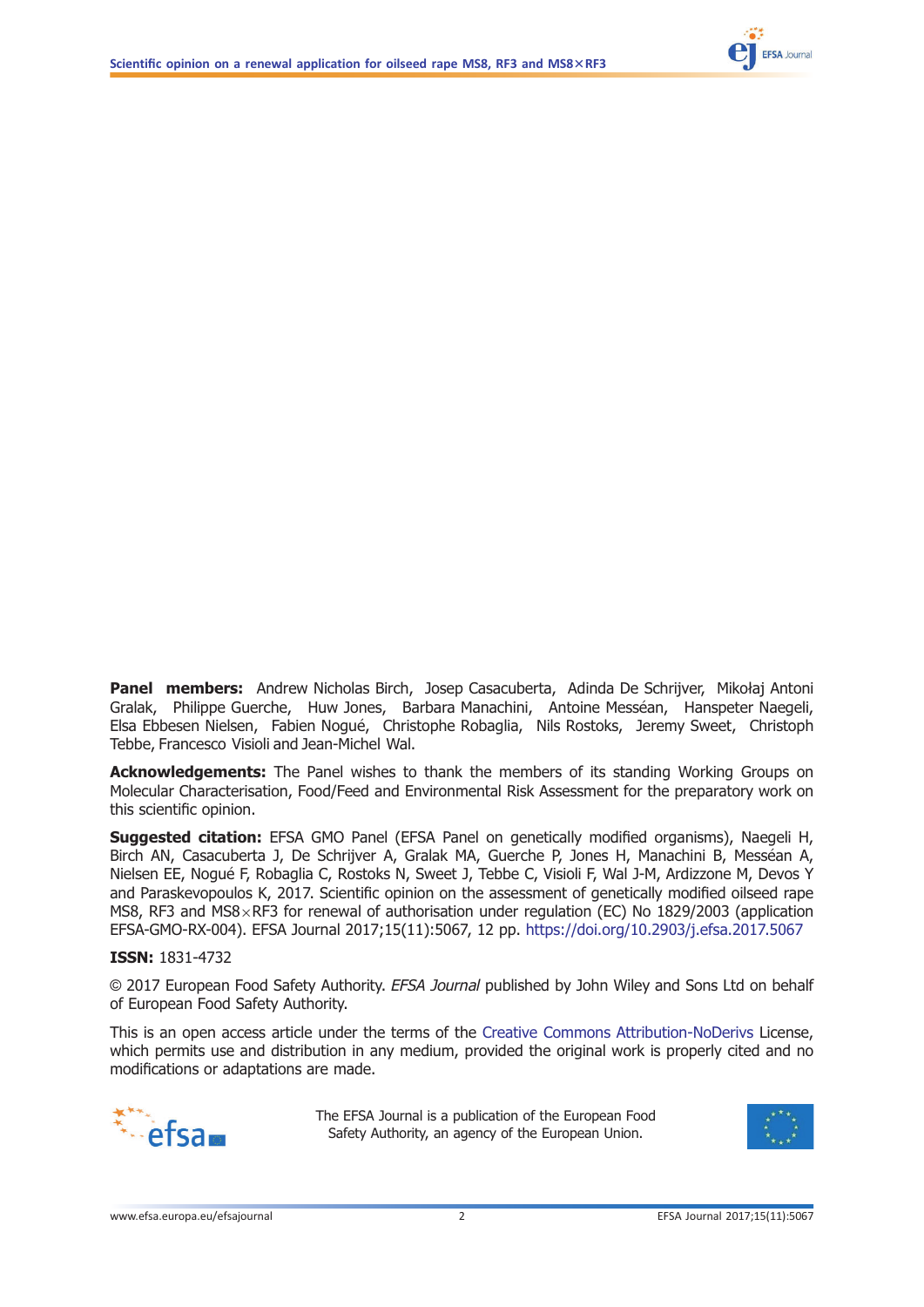# <span id="page-2-0"></span>Summary

Following the submission of application EFSA-GMO-RX-004 under Regulation (EC) No  $1829/2003<sup>1</sup>$ from Bayer CropScience, the Panel on Genetically Modified Organisms of the European Food Safety Authority (GMO Panel) was asked to deliver a scientific opinion on the data submitted in the context of the renewal of authorisation application of the genetically modified (GM) herbicide-tolerant oilseed rape (also known as rapeseed). The scope of the renewal application EFSA-GMO-RX-004 covers feed containing or consisting of GM oilseed rape MS8, RF3 and MS8 $\times$ RF3, excluding cultivation within the European Union (EU), and products other than food and feed containing or consisting of it.

In delivering its scientific opinion, the GMO Panel took into account application EFSA-GMO-RX-004, additional information provided by the applicant, scientific comments submitted by EU Member States and relevant scientific publications. The data received in the context of this renewal application EFSA-GMO-RX-004 contain post-market environmental monitoring reports, an evaluation of the literature retrieved by systematic searches, updated bioinformatics analyses, and additional documents or studies performed by or on behalf of the applicant. The GMO Panel assessed these data for possible new hazards, modified exposure or new scientific uncertainties identified during the authorisation period and not previously assessed in the context of the original application.

In conclusion, under the assumption that the DNA sequences of the events in oilseed rape MS8, RF3 and MS8 $\times$ RF3 considered for renewed authorisation are identical to the sequences of the originally assessed events, the GMO Panel concludes that there is no evidence in the context of this renewal application for new hazards, modified exposure or scientific uncertainties that would change the conclusions of the original risk assessment on oilseed rape MS8, RF3 and MS8 $\times$ RF3 (EFSA, 2005).

<sup>&</sup>lt;sup>1</sup> Regulation (EC) No 1829/2003 of the European Parliament and of the Council of 22 September 2003 on genetically modified food and feed. OJ L 268, 18.10.2003, p. 1–23.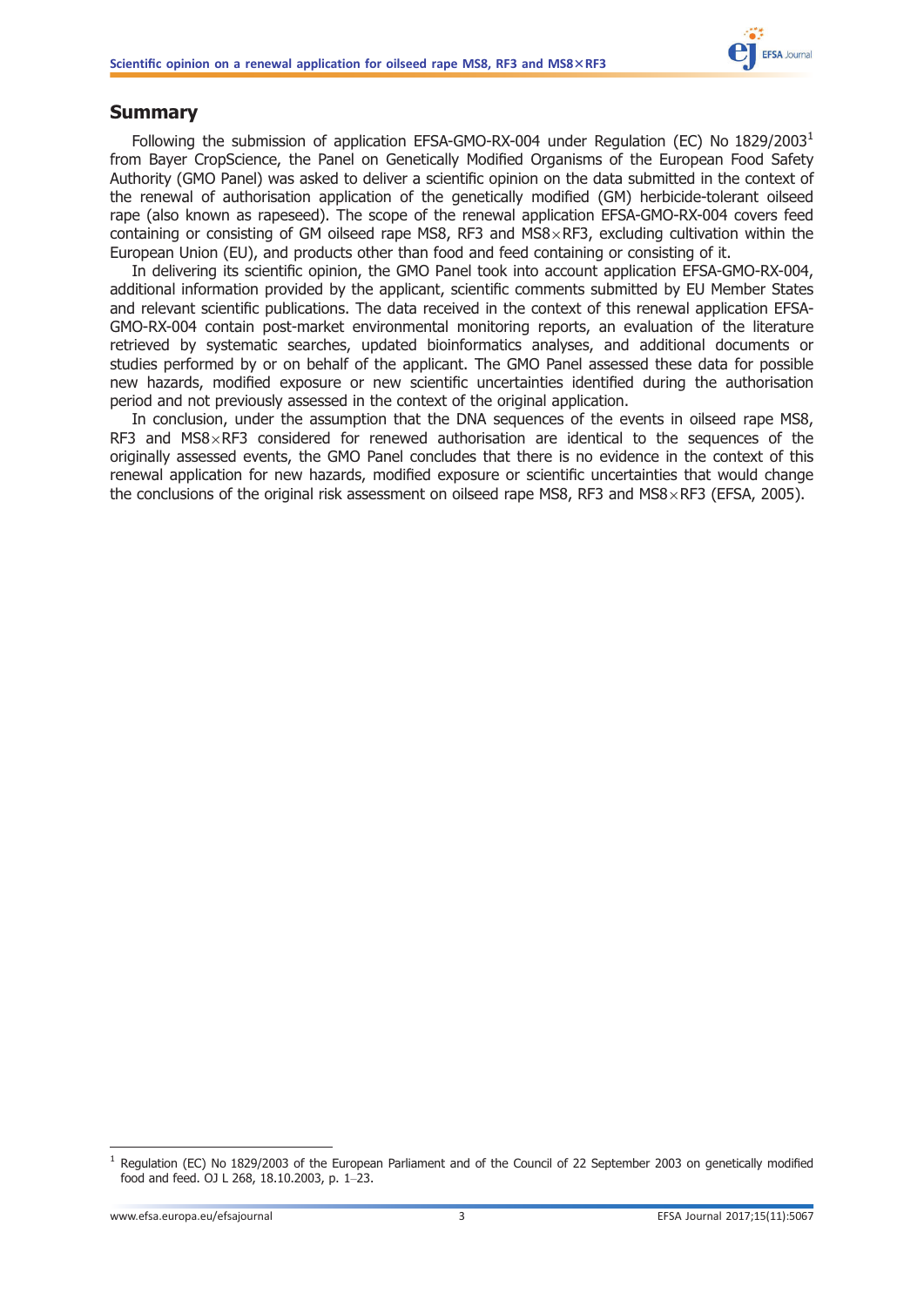

# Table of contents

| $1_{-}$                                                                                                   |                                                                                                            | 5              |  |  |  |
|-----------------------------------------------------------------------------------------------------------|------------------------------------------------------------------------------------------------------------|----------------|--|--|--|
| 1.1.                                                                                                      |                                                                                                            | 5              |  |  |  |
| 1.2.                                                                                                      |                                                                                                            | 5              |  |  |  |
| 2.                                                                                                        |                                                                                                            |                |  |  |  |
| 2.1.                                                                                                      |                                                                                                            | 6              |  |  |  |
| 2.1.1.                                                                                                    |                                                                                                            | 6              |  |  |  |
| 2.1.2.                                                                                                    |                                                                                                            |                |  |  |  |
| 2.1.3.                                                                                                    |                                                                                                            | 7              |  |  |  |
| 2.1.4.                                                                                                    |                                                                                                            |                |  |  |  |
| 2.1.5.                                                                                                    |                                                                                                            |                |  |  |  |
| 2.1.6.                                                                                                    |                                                                                                            |                |  |  |  |
| 2.2.                                                                                                      |                                                                                                            | $\overline{7}$ |  |  |  |
| 3.                                                                                                        |                                                                                                            |                |  |  |  |
| 3.1.                                                                                                      |                                                                                                            |                |  |  |  |
| 3.2.                                                                                                      |                                                                                                            |                |  |  |  |
| 3.3.                                                                                                      |                                                                                                            |                |  |  |  |
| 3.4.                                                                                                      |                                                                                                            |                |  |  |  |
| 3.5.                                                                                                      | Evaluation of the monitoring plan and proposal for improving the conditions of the original authorisation  | 8              |  |  |  |
| 4.                                                                                                        |                                                                                                            |                |  |  |  |
|                                                                                                           |                                                                                                            |                |  |  |  |
|                                                                                                           |                                                                                                            |                |  |  |  |
|                                                                                                           |                                                                                                            |                |  |  |  |
| Appendix A - List of relevant publications identified by the applicant through the systematic literature  |                                                                                                            |                |  |  |  |
|                                                                                                           |                                                                                                            |                |  |  |  |
| Appendix B - List of additional studies performed by or on behalf of the applicant over the course of the |                                                                                                            |                |  |  |  |
|                                                                                                           | authorisation period and not previously submitted to the EU with regard to the evaluation of the safety of |                |  |  |  |
|                                                                                                           | the food/feed for humans, animal or the environment from oilseed rape MS8, RF3 and MS8xRF3  11             |                |  |  |  |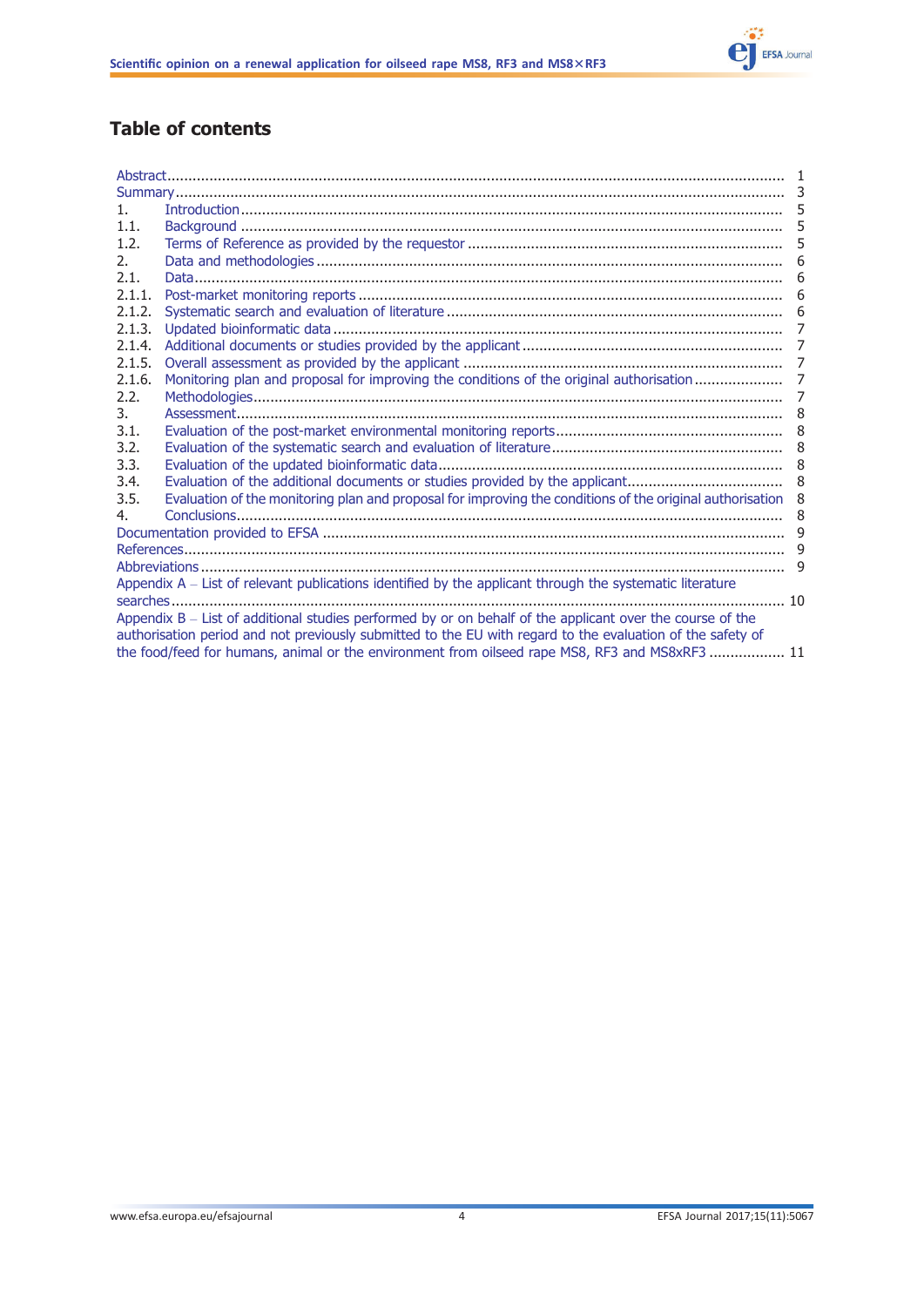# <span id="page-4-0"></span>1. Introduction

#### 1.1. Background

On 9 September 2016, the European Food Safety Authority (EFSA) received from the European Commission application EFSA-GMO-RX-004 for the renewal of authorisation of genetically modified (GM) herbicide-tolerant oilseed rape (also known as rapeseed) MS8, RF3 and MS8 $\times$ RF3 for feed containing or consisting of GM oilseed rape MS8, RF3 and MS8 $\times$ RF3, excluding cultivation within the European Union (EU), and products other than food and feed containing or consisting of it, submitted by Bayer CropScience under Regulation (EC) No 1829/2003. Before sending the application to EFSA, the European Commission confirmed whether the data submitted in the context of this application were in line with the legal requirements laid down in Articles 11 and 23 of Regulation (EC) No 1829/2003.

After receiving application EFSA-GMO-RX-004, and in accordance with Articles 5(2)(b) and 17(2)(b) of Regulation (EC) No 1829/2003, EFSA informed EU Member States and made the summary of the application available to the public on the EFSA website. $<sup>2</sup>$ </sup>

On 21 October 2016, EFSA declared the application valid in accordance with Articles 6(1) and 18(1) of Regulation (EC) No 1829/2003. EFSA made the valid application available to EU Member States and the European Commission, and consulted nominated risk assessment bodies of EU Member States, including national Competent Authorities within the meaning of Directive 2001/18/EC following the requirements of Articles 6(4) and 18(4) of Regulation (EC) No 1829/2003, to request their scientific opinion. EU Member States had three months after the opening of the commenting period (until 20 February 2017) to make their opinion known.

Following the submission of application C/BE/96/01 and the publication of EFSA scientific opinion (EFSA, 2005), the placing on the market of oilseed rape MS8, RF3 and MS8 $\times$ RF3 for feed consisting and containing of oilseed rape MS8, RF3 and MS8 $\times$ RF3, excluding cultivation, was authorised by Commission Decision 2007/232/EC.<sup>3</sup> A copy of this authorisation and the notification C/BE/96/01 from the Belgian lead member state were provided by the applicant.<sup>4</sup>

On 1 February 2017, 27 March 2017, 19 June 2017 and 5 July 2017, EFSA received additional information (requested on 2 December 2016, 27 January 2017, 12 April 2017 and 14 June 2017, respectively).

In giving its scientific opinion to the European Commission, EU Member States and the applicant, and in accordance with Articles  $6(1)$  and  $18(1)$  of Regulation (EC) No  $1829/2003$ , EFSA has endeavoured to respect a time limit of 6 months from the acknowledgement of the valid application. As additional information was requested by the EFSA Panel on Genetically Modified Organisms (GMO Panel), the time limit of 6 months was extended accordingly, in line with Articles 6(1), 6(2), 18(1) and 18(2) of Regulation (EC) No 1829/2003.

According to Regulation (EC) No 1829/2003, this scientific opinion is to be seen as the report requested under Articles 6(6) and 18(6) of that Regulation, and thus will be part of the EFSA overall opinion in accordance with Articles 6(5) and 18(5).

# 1.2. Terms of Reference as provided by the requestor

The GMO Panel was requested to carry out a scientific risk assessment on the data submitted in the context of a renewal of authorisation application for oilseed rape MS8, RF3 and MS8 $\times$ RF3 for feed containing or consisting of this GM oilseed rape for import and processing in accordance with Articles 11 and 23 of Regulation (EC) No 1829/2003.

Where applicable, any conditions or restrictions which should be imposed on the placing on the market and/or specific conditions or restrictions for use and handling, including post-market monitoring requirements based on the outcome of the risk assessment and, in the case of GMOs or food/feed containing or consisting of GMOs, conditions for the protection of particular ecosystems/environment and/or geographical areas, should be indicated in accordance with Articles 6(5)(e) and 18(5)(e) of Regulation (EC) No 1829/2003.

<sup>&</sup>lt;sup>2</sup> Availiable online: <http://registerofquestions.efsa.europa.eu/roqFrontend/questionDocumentsLoader?question=EFSA-Q-2016-00569><br><sup>3</sup> Commission Decision of 26 March 2007 concerning the placing of the market. in accordance

European Parliament and of the Council, of oilseed rape products (Brassica napus L., lines MS8, RF3 and MS8×RF3) genetically modified for tolerance to the herbicide glufosinate-ammonium (notified under document number C(2007) 1234). (2007/232/EC). <sup>4</sup> Technical dossier – Section (a) and Annex 1.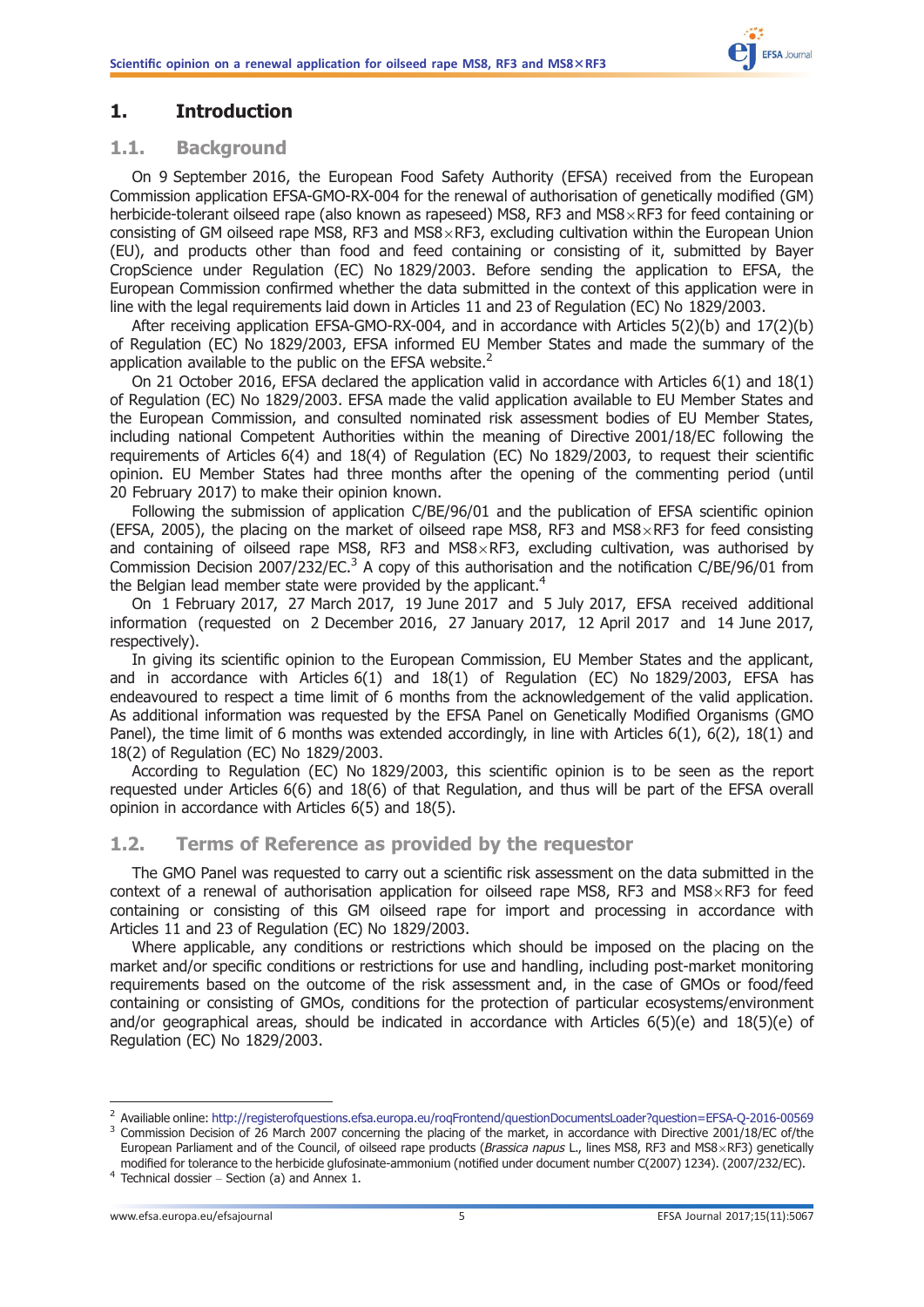<span id="page-5-0"></span>The GMO Panel was not requested to give an opinion on information required under Annex II to the Cartagena Protocol. Furthermore, the GMO Panel did not consider proposals for labelling and methods of detection (including sampling and the identification of the specific transformation event in the food/feed and/or food/feed produced from it), which are matters related to risk management.

# 2. Data and methodologies

#### 2.1. Data

The data for application EFSA-GMO-RX-004 provided by the applicant at the time of submission, or in reply to requests for additional information are specified below.

The sequences of MS8 and RF3 events have been confirmed by resequencing the original material.<sup>5</sup> However, no sequencing data using material from plants imported into the EU close to the time of the submission of this renewal application were submitted. Therefore, in accordance with the GMO Panel guidelines for renewal of applications of GM food/feed authorised under Regulation (EC) No 1829/2003 (EFSA GMO Panel, 2015), the GMO Panel evaluated the data provided in the context of this oilseed rape MS8, RF3 and MS8 $\times$ RF3 renewal application under the assumption that the event sequence is identical to the sequence of the originally assessed event.

# 2.1.1. Post-market monitoring reports<sup>6</sup>

Based on the outcome of the initial risk assessment, a post-market monitoring plan for monitoring of GM feed was not required by the authorisation decision. The implementation of a post-market environmental monitoring (PMEM) plan, consisting of a general surveillance plan to check for any adverse effects on the environment arising from oilseed rape MS8, RF3 and MS8 $\times$ RF3, was a condition for the authorisation. As no potential adverse environmental effects were identified in the environmental risk assessment (ERA) of oilseed rape MS8, RF3 and MS8 $\times$ RF3 (EFSA, 2005), casespecific monitoring was not considered necessary by the GMO Panel.

The applicant provided eight annual PMEM reports covering a reporting period from May 2007 till September 2015. The annual PMEM plans submitted by the applicant include: (1) the description of a centralised system established by EuropaBio for the collection of information recorded by various operators (federations involved in oilseed rape seeds import and processing) on any observed adverse effect(s) on human health and the environment arising from handling of oilseed rape possibly containing MS8, RF3 and MS8 $\times$ RF3 seeds; (2) the reports of the surveillance activities conducted by such operators; and (3) the review of relevant scientific peer-reviewed studies retrieved from literature searches, where applicable.

The applicant provided an overall assessment of the annual PMEM reports in the renewal application.

# 2.1.2. Systematic search and evaluation of literature<sup>7</sup>

As part of the annual PMEM reports, eight separate literature searches were provided covering a reporting period from September 2005 till September 2015. Search terms and databases were not consistent throughout the reports. Therefore, the applicant performed a systematic literature search covering the period from May 2007 to May 2016, identifying six relevant publications. The GMO Panel noted that the retrieved publications were evaluated by the applicant only for their potential relevance to food/feed safety of oilseed rape MS8, RF3 and MS8 $\times$ RF3, and not for their relevance for environmental safety. As requested on 2 December 2016 by the GMO Panel, a new systematic literature search, covering a period from May 2007 to November 2016, was performed for oilseed rape MS8, RF3 and MS8 $\times$ RF3, and the newly expressed Barnase, Barstar, and PAT/BAR proteins. The retrieved publications were evaluated for their potential relevance for food/feed safety, molecular characterisation, and environmental safety. The applicant searched several general and subject-specific databases to identify relevant publications. Altogether 768 publications were retrieved. After applying the eligibility/inclusion criteria defined a priori by the applicant, 12 publications were identified as

<sup>&</sup>lt;sup>5</sup> Technical dossier – Section (c), Annex 3 and additional information: 27/3/2017.<br>
<sup>6</sup> Technical dossier – Section (b) and Annex 2.<br>
<sup>7</sup> Technical dossier – Section (c), Annex 3 and additional information: 1/2/2017 and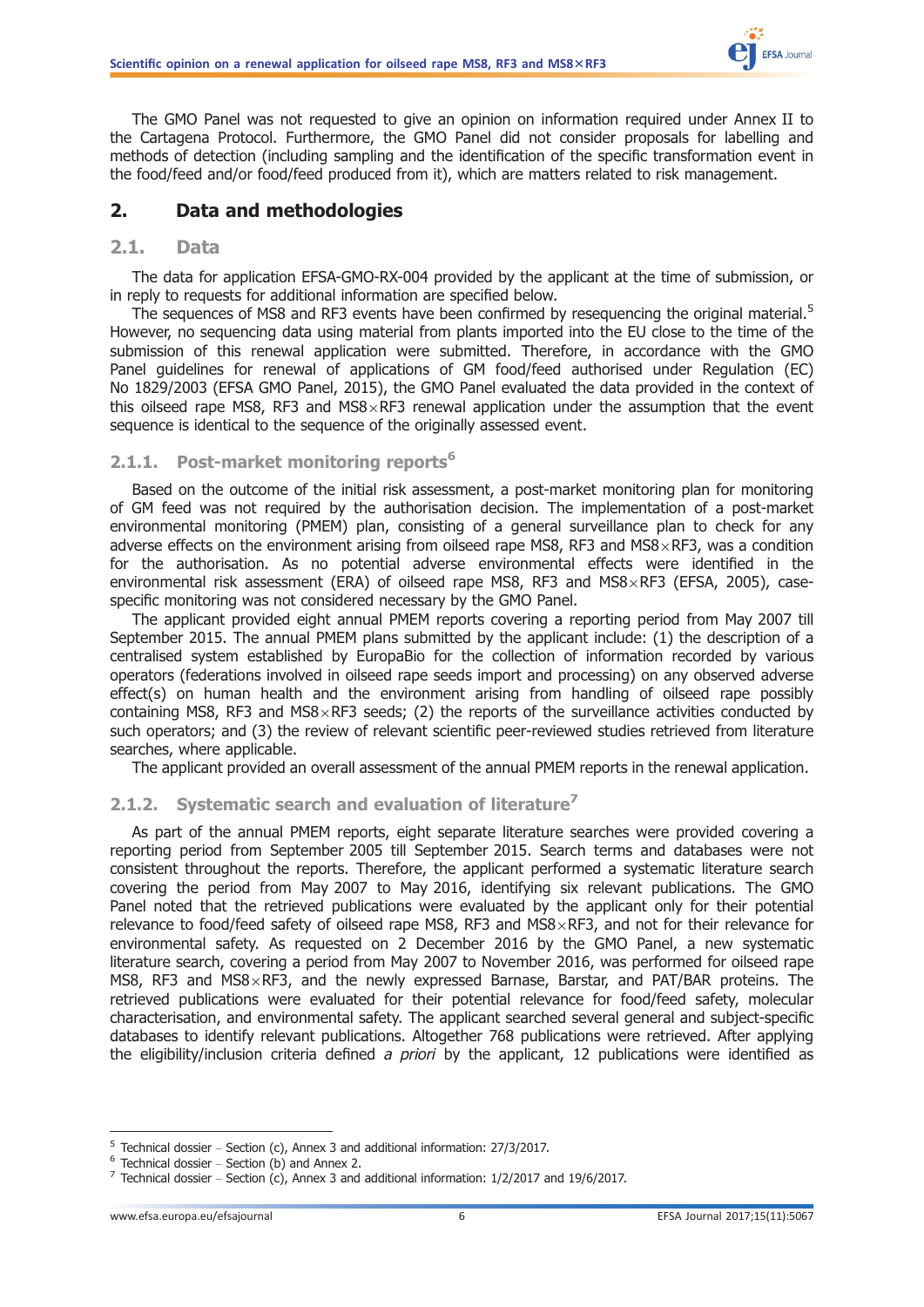<span id="page-6-0"></span>relevant for food/feed safety assessment, molecular characterisation and environmental safety assessment. The list of relevant publications identified by the applicant through the systematic literature searches described above is listed in Appendix  $A$ .<sup>8</sup>

# 2.1.3. Updated bioinformatic data<sup>9</sup>

At the time of submission of the renewal application, the applicant provided a bioinformatics package for oilseed rape single events MS8 and RF3 used to produce the MS8 $\times$ RF3 stack, including an analysis of the insert and flanking sequences and an analysis of the potential similarity to allergens or toxins of the newly expressed proteins and of all possible open reading frames (ORFs) within the insert and spanning the junction sites. The bioinformatics package also included an analysis of possible horizontal gene transfer (HGT). On 12 April 2017, the GMO Panel requested a new bioinformatics package with up to date databases. The applicant replied to this request on 5 July 2017.

# 2.1.4. Additional documents or studies provided by the applicant $10$

In line with the renewal guidance requirements (EFSA GMO Panel, 2015), the applicant provided an overview of the worldwide approvals of oilseed rape MS8, RF3 and MS8 $\times$ RF3, and a list containing the summaries of all studies performed by or on behalf of the applicant over the course of the authorisation period and not previously submitted to the EU (Appendix [B](#page-10-0)). The relevance of the listed studies for molecular characterisation, human and animal safety and the environment was assessed by the applicant. On 2 December 2016, the GMO Panel requested to the applicant the full study reports of twenty studies considered potentially relevant for safety assessment. The applicant submitted the requested information on 1 February 2017.

### 2.1.5. Overall assessment as provided by the applicant $11$

In line with the requirements listed in the renewal guidance (EFSA GMO Panel, 2015), the applicant provided an overall assessment on whether the collected information in the application for renewal of authorisation of oilseed rape MS8, RF3 and MS8 $\times$ RF3 for feed use, import and processing in the EU, challenges the conclusions of the original risk assessment (EFSA, 2005).

#### 2.1.6. Monitoring plan and proposal for improving the conditions of the original authorisation<sup>12</sup>

The applicant indicated in the application that the environmental monitoring plan is appropriate and does not need any changes.

#### 2.2. Methodologies

The GMO Panel assessed the application for renewal of the authorisation of oilseed rape MS8, RF3 and  $MS8\times RF3$  for feed uses, import and processing in accordance with Articles 11 and 23 of Regulation (EC) No 1829/2003. The GMO Panel took into account the requirements described in its guideline for the risk assessment of renewal applications of GM food/feed authorised under Regulation (EC) No 1829/2003 (EFSA GMO Panel, 2015).

The comments raised by EU Member States are addressed in Annex G of EFSA's overall opinion,  $^{13}$ and were taken into consideration during the scientific risk assessment.

<sup>&</sup>lt;sup>8</sup> A total of 13 relevant publications were considered in the assessment, as listed in Appendix [A.](#page-9-0) These included one publication identified in the search covering the reporting period from May 2007 to May 2016, and the 12 publications identified in the search performed covering the reporting period from May 2007 to November 2016. Five out of six publications identified by the applicant as relevant in the first systematic search (i.e. May 2007 to May 2016) were also identified in the second systematic search (i.e. May 2007 to November 2016).

<sup>&</sup>lt;sup>9</sup> Technical dossier – Section (c), Annex 3.2 and additional information: 5/7/2017 and 3/10/2016 (during completeness check).<br><sup>10</sup> Technical dossier – Section (c), Annex 3.3 and additional information: 1/2/2017.<br><sup>11</sup> Tec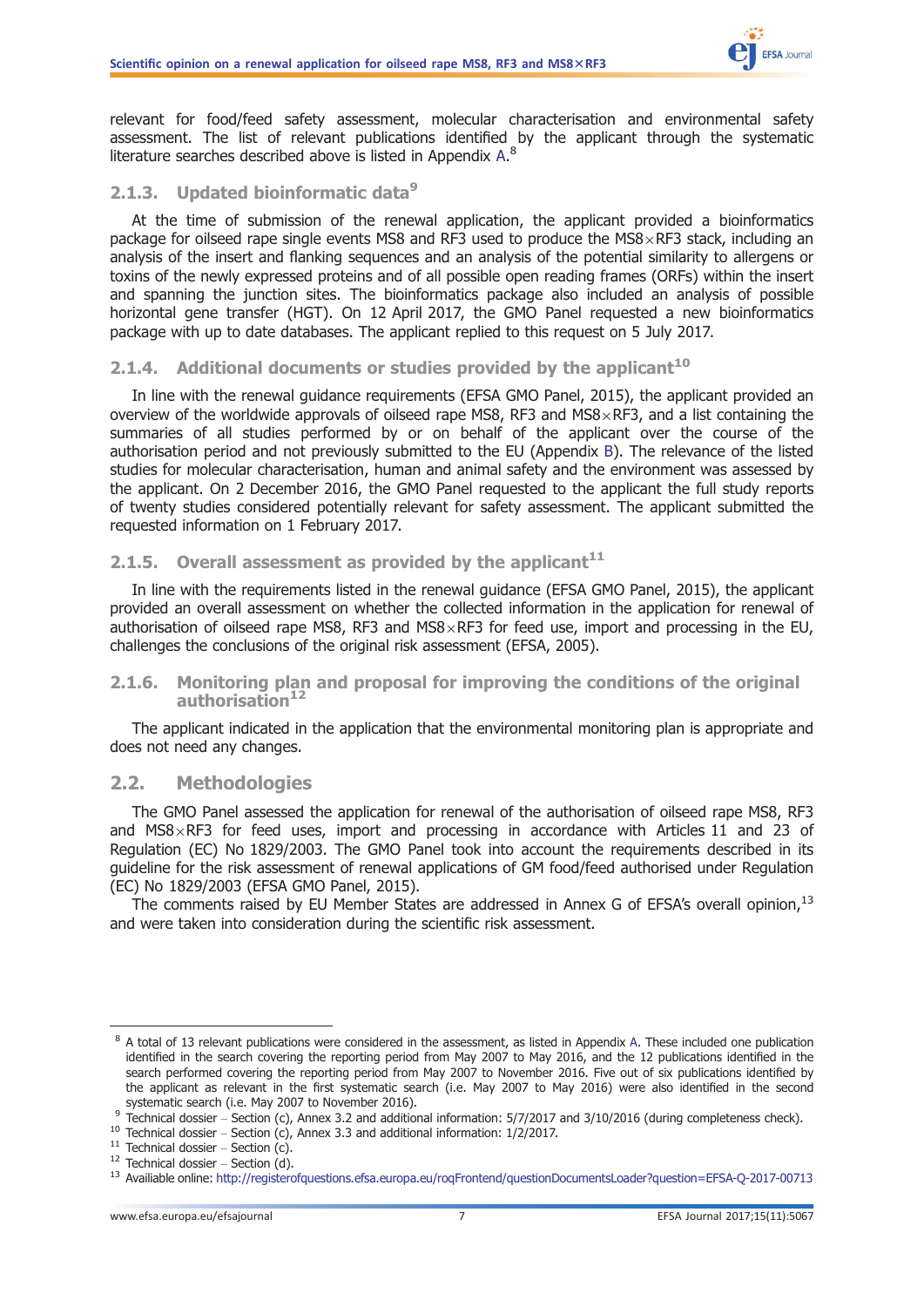# <span id="page-7-0"></span>3. Assessment

### 3.1. Evaluation of the post-market environmental monitoring reports

During the general surveillance activities covering the authorisation period of oilseed rape MS8, RF3 and  $MS8\times RF3$ , no adverse effects were reported by the applicant.

### 3.2. Evaluation of the systematic search and evaluation of literature

The GMO Panel assessed the publications listed in Appendix [A](#page-9-0) and considers that none of them gave rise to any safety concern for human and animal health and the environment which would change the original risk assessment conclusions on oilseed rape MS8, RF3 and MS8 $\times$ RF3 (EFSA, 2005).

# 3.3. Evaluation of the updated bioinformatic data

The results of the bioinformatics analyses performed for oilseed rape events MS8 and RF3 confirm that no known endogenous genes are interrupted by the inserts. Analyses of the amino acid sequence of the newly expressed Barnase, Barstar and PAT proteins reveal no significant similarities to toxins and allergens. In addition, bioinformatics analyses of the newly created ORFs within the inserts or spanning the junctions with genomic DNA reveal no significant similarities to known toxins and allergens.

The sequence identity analysis of the regions of bacterial origin in oilseed rape events MS8 and RF3 did not identify elements with sufficient length and identity to support homologous recombination (EFSA, 2015). There is no new information that would change the previous conclusion of the GMO Panel, therefore the unlikely, but theoretically possible, horizontal transfer of recombinant genes from oilseed rape MS8 and RF3 to bacteria does not raise any environmental safety concern.

# 3.4. Evaluation of the additional documents or studies provided by the applicant

The GMO Panel evaluated the summary and/or the full study reports of the additional studies provided and listed in Appendix [B.](#page-10-0) This new information does not raise any concern for human and animal health and the environment, which would change the original risk assessment conclusions on oilseed rape MS8, RF3 and MS8 $\times$ RF3.

# 3.5. Evaluation of the monitoring plan and proposal for improving the conditions of the original authorisation

The PMEM plan followed by the applicant consists mainly of general surveillance of imported GM oilseed rape plant material, including oilseed rape MS8, RF3 and MS8 $\times$ RF3. This general surveillance is coordinated by EuropaBio and implemented by selected operators (federations involved in oilseed rape import and processing). In addition, the applicant reviews relevant scientific publications retrieved from literature searches on an annual basis. As mentioned in Section [2.1.6](#page-6-0), the applicant considers that this plan does not need any changes. The GMO Panel is of the opinion that the scope of the plan provided by the applicant is consistent with the scope of oilseed rape MS8, RF3 and MS8 $\times$ RF3, but notes that monitoring is related to risk management and that the final adoption of the PMEM plan falls outside the mandate of EFSA.

# 4. Conclusions

Under the assumption that the DNA sequences of the oilseed rape events MS8, RF3 and MS8 $\times$ RF3 considered for renewed authorisation are identical to the sequences of the originally assessed events, the GMO Panel concludes that there is no evidence in the context of this renewal application for new hazards, modified exposure or scientific uncertainties that would change the conclusions of the original risk assessment on oilseed rape MS8, RF3 and MS8 $\times$ RF3 (EFSA, 2005).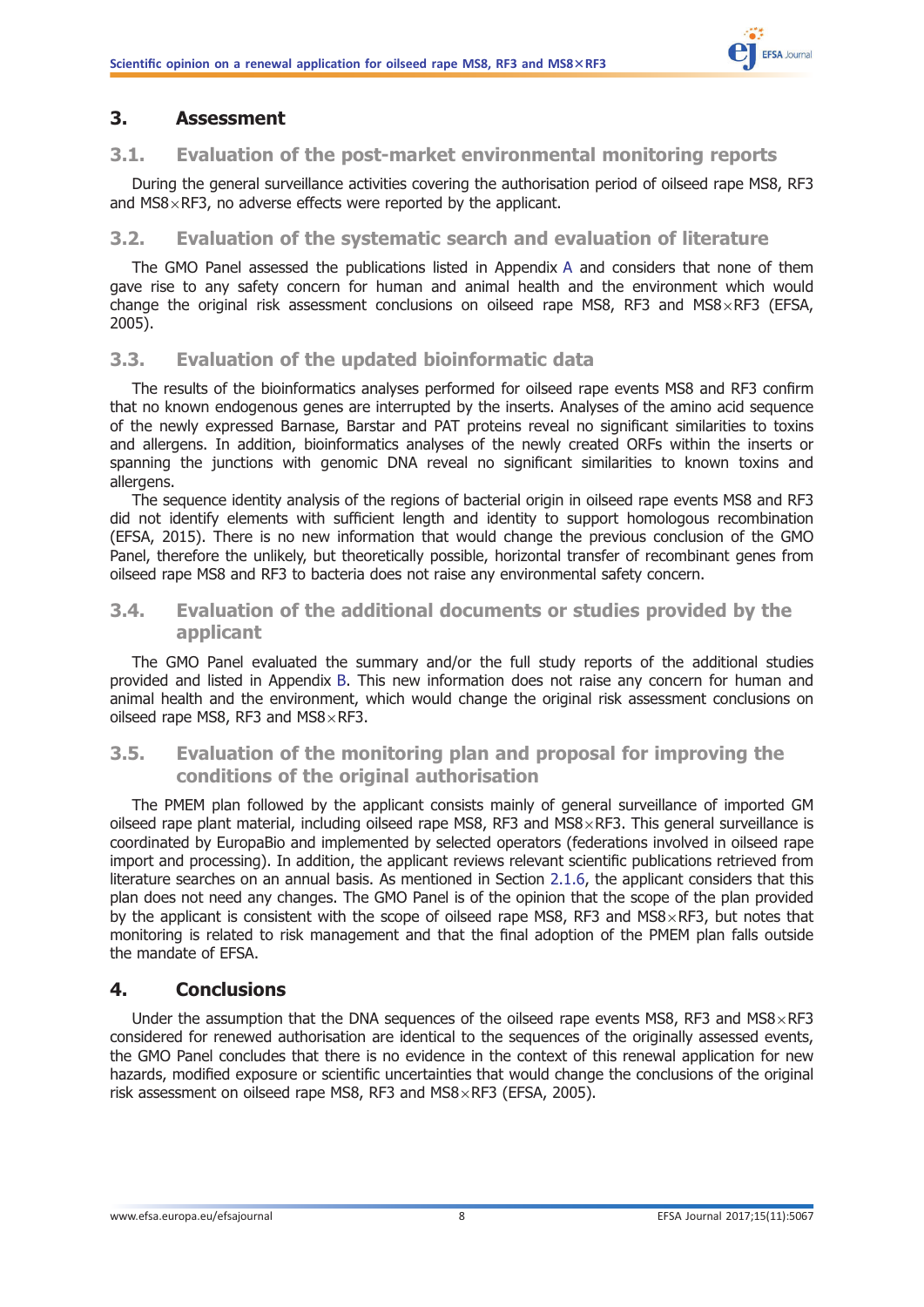

# <span id="page-8-0"></span>Documentation provided to EFSA

- 1) Letter from the European Commission to EFSA received on 9 September 2016 for the continued marketing of genetically modified oilseed rape MS8, RF3, MS8 $\times$ RF3 in accordance with articles 11 and 23 of Regulation (EC) No 1829/2003 by Bayer CropScience (EFSA-GMO-RX-004).
- 2) Acknowledgement letter dated 20 September 2016 from EFSA to European Commission.
- 3) Letter from EFSA to applicant dated 21 October 2016 delivering the 'Statement of Validity' for application EFSA-GMO-RX-004.
- 4) Letter from EFSA to applicant dated 2 December 2016 requesting additional information.
- 5) Letter from EFSA to applicant dated 27 January 2017 requesting additional information.
- 6) Letter from applicant to EFSA received on 1 February 2017 providing additional information.
- 7) Letter from applicant to EFSA received on 27 March 2017 providing additional information.
- 8) Email from EFSA to applicant dated 29 March 2017 re-starting the clock on 27 March 2017.
- 9) Letter from EFSA to applicant dated 12 April 2017 requesting additional information.
- 10) Letter from EFSA to applicant dated 14 June 2017 requesting additional information.
- 11) Letter from applicant to EFSA received on 19 June 2017 providing additional information.
- 12) Letter from applicant to EFSA received on 5 July 2017 providing additional information.
- 13) Email from EFSA to applicant dated 11 July 2017 re-starting the clock on 5 July 2017.

# References

- EFSA, 2005. Opinion of the Scientific Panel on Genetically Modified Organisms on a request from the Commission related to the application (Reference C/BE/96/01) for the placing on the market of glufosinate-tolerant hybrid oilseed rape Ms8 $\times$ Rf3, derived from genetically modified parental lines (Ms8, Rf3), for import and processing for feed and industrial uses, under Part C of Directive 2001/18/EC from Bayer CropScience. EFSA Journal 2005;3(10):281, 23 pp. <https://doi.org/10.2903/j.efsa.2005.281>
- EFSA (European Food Safety Authority), 2015. Explanatory note on DNA sequence similarity searches in the context of the assessment of horizontal gene transfer from plants to microorganisms. EFSA Supporting Publication 2015:12(12);EN-916, 10 pp. <https://doi.org/10.2903/sp.efsa.2015.en-916>
- EFSA GMO Panel (EFSA Panel on Genetically Modified Organisms), 2015. Guidance for renewal applications of genetically modified food and feed authorised under Regulation (EC) No 1829/2003. EFSA Journal 2015;13 (6):4129, 8 pp. <https://doi.org/10.2903/j.efsa.2015.4129>

# Abbreviations

- ERA environmental risk assessment
- GM genetically modified
- GMO genetically modified organisms
- HGT horizontal gene transfer
- ORFs open reading frames
- PMEM post-market environmental monitoring report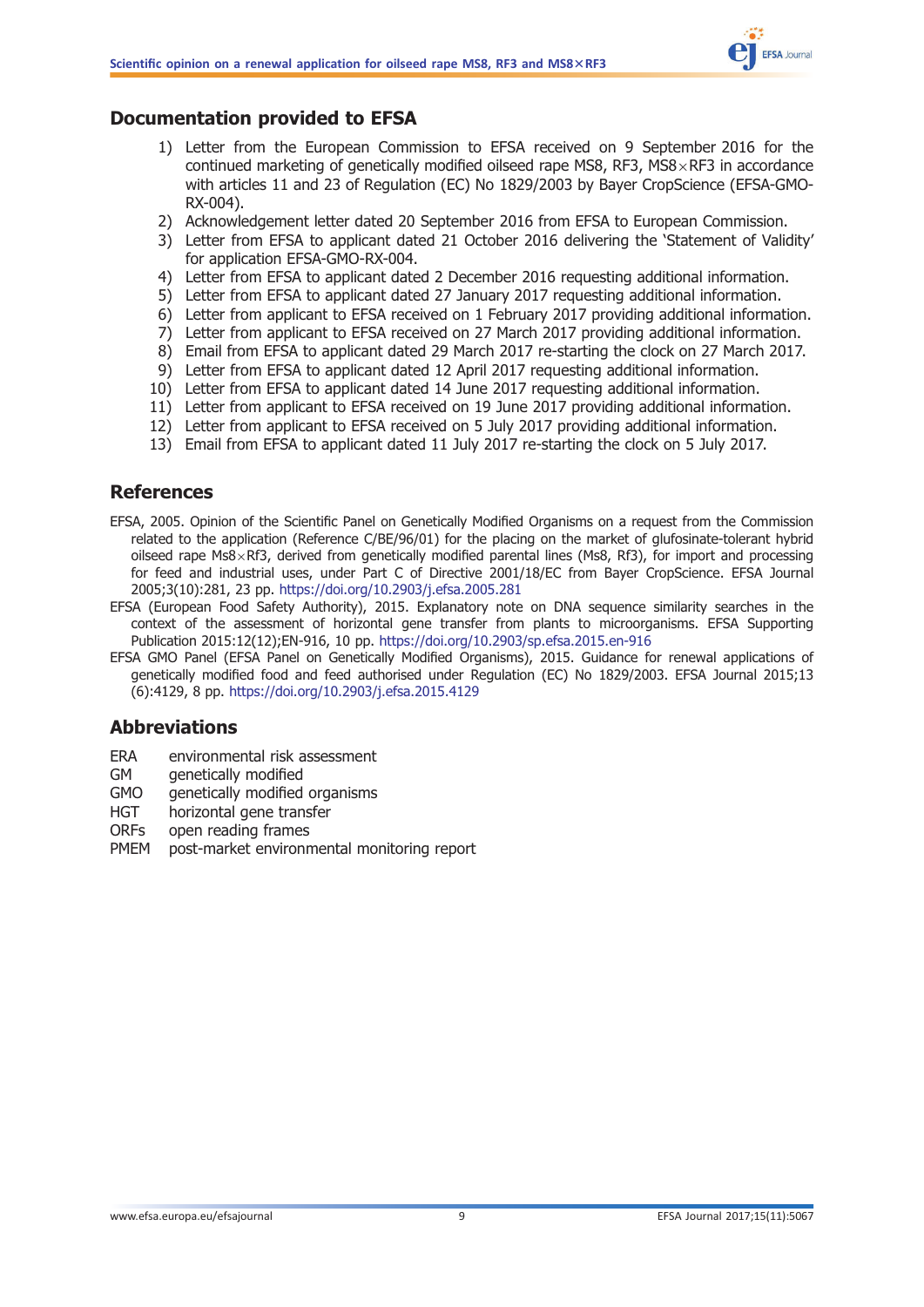

# <span id="page-9-0"></span>Appendix A – List of relevant publications identified by the applicant through the systematic literature searches

#### Reference

Baktavachalam GB, Delaney B, Fisher TL, Ladics GS, Layton RJ, Locke MEH, Schmidt J, Anderson JA, Weber NN, Herman RA, Steven L and Evans SL, 2015. Transgenic maize event TC1507: global status of food, feed, and environmental safety. GM crops & food, 6, 2164-5698.<sup>(a)</sup>

Chen H, 2012. Exploiting the intron-splicing mechanism of insect cells to produce viral vectors harboring toxic genes for suicide gene therapy. Molecular Therapy Nucleic Acids, 1, 57<sup>(a),(b)</sup>

Fard NA, Minuchehr Z and Mousavi A, 2013. Allergenicity study of genetically modified herbicide resistant crops (bioinformatics assessment). Bulletin of Environment, Pharmacology and Life Sciences, 2, 24–32.(b)

Fard NA, Minuchehr Z and Mousavi A, 2013. In silico allergenicity assessment of novel proteins derived from GMHR crops. Ortuno, F [Editor]; Rojas, I [Editor]. 2013 pp. 275. Proceedings IWBBIO 2013: International Work-Conference on Bioinformatics and Biomedical Engineering. 978-84-15814-13-9(S).<sup>(b)</sup>

Kim JH, Park SB, Hong Y and Kim HY, 2015. Detection of eight genetically modified canola events using two event-specific pentaplex PCR systems. Food Control, 51, 183-189.<sup>(b)</sup>

Schulze J, Frauenknecht T, Brodmann P and Bagutti C, 2014. Unexpected diversity of feral genetically modified oilseed rape (Brassica napus L.) despite a cultivation and import ban in Switzerland. PloS one, 9, 2–18.<sup>(b)</sup>

Schulze J, Brodmann P, Oehen B, Bagutti C, 2015. Low level impurities in imported wheat are a likely source of feral transgenic oilseed rape (Brassica napus L.) in Switzerland. Environmental Science and Pollution Research, 22, 16936–16942.(b)

Siruguri V, Bharatraj DK, Vankudavath RN, Mendu VV, Gupta V and Goodman RE, 2015. Evaluation of Bar, Barnase, and Barstar recombinant proteins expressed in genetically engineered Brassica juncea (Indian mustard) for potential risks of food allergy using bioinformatics and literature searches. Food and Chemical Toxicology, 83, 93–102 $(ab)(b)$ 

Sun HJ, Kang HG, Bae TW, Cho TG, Kim JK, Lim PO, Riu KZ and Lee HY, 2010. Assessment of Phosphinothricin Acetyltransferase (PAT) Degradation From Transgenic Zoysiagrass Digested with Simulated Gastric Fluid (SGF). Journal of Plant Biology, 53, 113-120. (a), (b)

Verma AK, Misra A, Subash S, Das M and Dwivedi PD, 2011. Computational allergenicity prediction of transgenic proteins expressed in genetically modified crops. Immunopharmacology and Immunotoxicology, 33, 412–422.<sup>(a),(b)</sup> Wu G, Wu Y, Xiao L and Lu C, 2008. Event-specific qualitative and quantitative polymerase chain reaction

methods for detection of genetically modified rapeseed Ms8xRf3 based on the right border junctions. Journal of AOAC International, 91, 143-151.<sup>(b)</sup>

Xiao L, 2009. Gene transferability from transgenic Brassica napus L. to various subspecies and varieties of Brassica rapa. Transgenic Research, 18, 733-746.<sup>(b)</sup>

Xu W, Guo F, Zhou X, Shang Y, Yuan Y, Zhang F and Huang K, 2011. Unintended effects were investigated in antioxidant activity between genetically modified organisms and their nontransgenic control. African Journal of Biotechnology, 10, 9272–9279.(a),(b)

(a): Publications identified in the systematic literature search covering the reporting period from May 2007 to May 2016.

(b): Publications identified in the systematic literature search covering the reporting period from May 2007 to November 2016.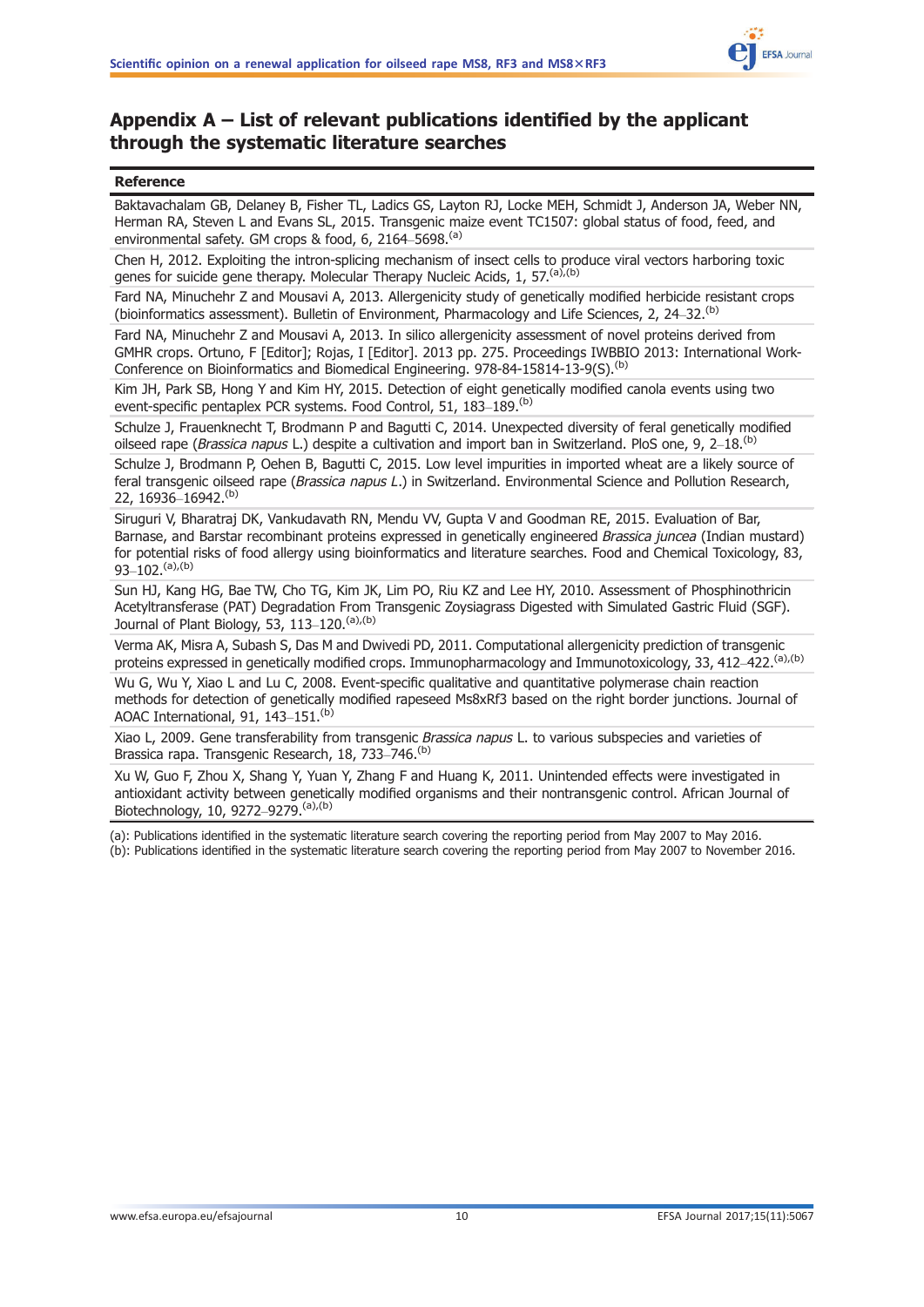<span id="page-10-0"></span>Appendix B – List of additional studies performed by or on behalf of the applicant over the course of the authorisation period and not previously submitted to the EU with regard to the evaluation of the safety of the food/feed for humans, animal or the environment from oilseed rape MS8, RF3 and MS8xRF3

| <b>Study</b><br>identification | <b>Title</b>                                                                                                                                                                                 |
|--------------------------------|----------------------------------------------------------------------------------------------------------------------------------------------------------------------------------------------|
| M-365250-01-1(a)               | Barstar protein - acute toxicity by oral gavage in mice                                                                                                                                      |
| M-390154-02-1(a)               | Nutritional impact assessment report for Glufosinate-ammonium tolerant Brassica napus<br>transformation events RF3                                                                           |
| M-429793-01-1(a)               | Barstar protein in vitro digestibility study in human simulated gastric fluid at pH 1.2                                                                                                      |
| M-429800-01-1(a)               | Barstar protein in vitro digestibility study in human simulated intestinal fluid                                                                                                             |
| M-433396-01-1 <sup>(a)</sup>   | The heat stability of microbially produced Barstar assessed by SDS-PAGE and western blot<br>analyses                                                                                         |
| M-440532-01-1(a)               | The heat stability of microbially produced Barnase assessed by SDS-PAGE and western blot<br>analyses                                                                                         |
| M-441807-01-1 <sup>(a)</sup>   | Literature review for safety assessment of the phosphinothricin acetyltransferase (PAT)<br>protein form January 2004 to October 2012                                                         |
| M-461494-01-1 <sup>(a)</sup>   | Recombinant PAT/bar protein: acute toxicity by oral gavage in female mice                                                                                                                    |
| M-468940-01-1(a)               | Recombinant barnase/barstar complex protein: acute toxicity by oral gavage in mice                                                                                                           |
| M-470988-01-1 <sup>(a)</sup>   | Broiler chicken feeding study with RF3 canola                                                                                                                                                |
| M-474414-01-1 <sup>(a)</sup>   | Recombinant Barnase protein - acute toxicity by oral gavage in mice                                                                                                                          |
| M-475319-01-1 <sup>(a)</sup>   | PAT/bar protein - acute toxicity by oral gavage in mice                                                                                                                                      |
| M-475710-01-1(a)               | The effect of temperature on microbially produced barnase assessed by ELISA                                                                                                                  |
| M-476903-01-1(a)               | Recombinant barnase/barstar complex protein: in vitro digestibility study in human<br>simulated gastric fluid at pH 1.2                                                                      |
| M-476904-01-1(a)               | Recombinant barnase/barstar complex protein: in vitro digestibility study in human<br>simulated intestinal fluid                                                                             |
| M-477906-01-1(a)               | The effect of temperature on microbially produced barnase/barstar protein complex<br>assessed by ELISA                                                                                       |
| M-490632-01-1(a)               | The effect of temperature on microbially produced barnase assessed by the barnase<br>quantitative activity assay                                                                             |
| M-492536-01-1(a)               | The effect of temperature on microbially-produced barnase/barstar complex protein<br>assessed by the barnase quantitative activity assay and the barstar quantitative activity<br>assay      |
| M-497799-02-1(a)               | Barnase protein - acute toxicity study by oral gavage in mice                                                                                                                                |
| M-499084-01-1 <sup>(a)</sup>   | Barstar protein: acute toxicity study by oral gavage in mice                                                                                                                                 |
| M-304059-01-1                  | Analysis of floral morphology and pollen viability of transgenic MS11, RF3 and MS11 $\times$ RF3<br>Brassica juncea lines in comparison with their non-transgenic counterpart                |
| M-304071-01-1                  | Analysis of floral morphology and pollen viability of transgenic MS11, RF3 and MS11 $\times$ RF3<br>Brassica napus lines in comparison with their non-transgenic counterpart                 |
| M-306720-01-1                  | Herbicide tolerance of MS11, RF3 and MS11xRF3 in Brassica napus and Brassica juncea<br>lines                                                                                                 |
| M-307894-01-1                  | Structural stability analysis of Brassica events MS11, RF3 and MS11xRF3                                                                                                                      |
| M-348453-01-1                  | Analysis of floral morphology and pollen viability of transgenic Brassica napus lines carrying<br>the events MS8, RF3 and RT73                                                               |
| M-364279-02-1                  | Stability of male sterility trait in MS8 and MS8 x RF3, male fertility in RF3 and RT73, and<br>stability of the restoration in hybrid $MSS \times RF3 \times RT73$ in different environments |
| M-411376-01-1                  | Reporting of oilseed rape transformation event MS8 - Southern blot data obtained in the<br>year 1999                                                                                         |
| M-411450-01-1                  | Protein equivalence of the PAT/bar protein in oilseed rape lines MS8, RF3, MS8xRF3 and<br>the bacterially produced PAT/bar protein                                                           |
| M-430566-01-1                  | Characterization of PAT/bar isolated from the Brassica napus transformation event MS8                                                                                                        |